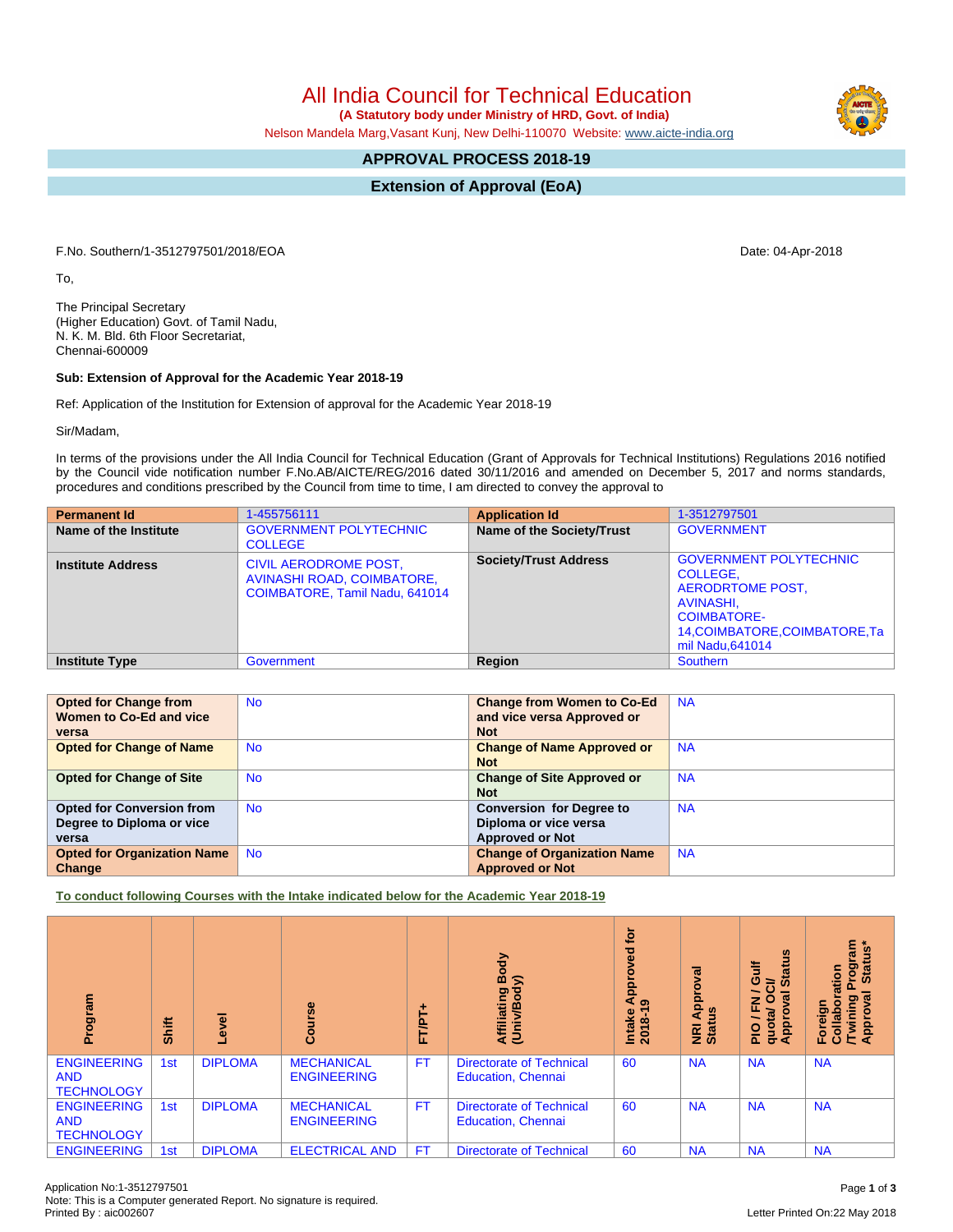| <b>AND</b><br><b>TECHNOLOGY</b>                       |                 |                | <b>ELECTRONICS</b><br><b>ENGINEERING</b>                          |           | <b>Education, Chennai</b>                                    |    |           |           |           |
|-------------------------------------------------------|-----------------|----------------|-------------------------------------------------------------------|-----------|--------------------------------------------------------------|----|-----------|-----------|-----------|
| <b>ENGINEERING</b><br><b>AND</b><br><b>TECHNOLOGY</b> | 1st             | <b>DIPLOMA</b> | <b>ELECTRONICS &amp;</b><br><b>COMMUNICATION</b><br><b>ENGG</b>   | <b>FT</b> | <b>Directorate of Technical</b><br><b>Education, Chennai</b> | 60 | <b>NA</b> | <b>NA</b> | <b>NA</b> |
| <b>ENGINEERING</b><br><b>AND</b><br><b>TECHNOLOGY</b> | 1st             | <b>DIPLOMA</b> | <b>PRODUCTION</b><br><b>ENGINEERING</b>                           | <b>FT</b> | <b>Directorate of Technical</b><br><b>Education, Chennai</b> | 60 | <b>NA</b> | <b>NA</b> | <b>NA</b> |
| <b>ENGINEERING</b><br><b>AND</b><br><b>TECHNOLOGY</b> | 1st             | <b>DIPLOMA</b> | <b>COMPUTER</b><br><b>ENGINEERING</b>                             | <b>FT</b> | <b>Directorate of Technical</b><br><b>Education, Chennai</b> | 60 | <b>NA</b> | <b>NA</b> | <b>NA</b> |
| <b>ENGINEERING</b><br><b>AND</b><br><b>TECHNOLOGY</b> | 2nd             | <b>DIPLOMA</b> | <b>CIVIL</b><br><b>ENGINEERING</b>                                | <b>FT</b> | <b>Directorate of Technical</b><br><b>Education, Chennai</b> | 60 | <b>NA</b> | <b>NA</b> | <b>NA</b> |
| <b>ENGINEERING</b><br><b>AND</b><br><b>TECHNOLOGY</b> | 2 <sub>nd</sub> | <b>DIPLOMA</b> | <b>MECHANICAL</b><br><b>ENGINEERING</b>                           | <b>FT</b> | <b>Directorate of Technical</b><br><b>Education, Chennai</b> | 60 | <b>NA</b> | <b>NA</b> | <b>NA</b> |
| <b>ENGINEERING</b><br><b>AND</b><br><b>TECHNOLOGY</b> | 2 <sub>nd</sub> | <b>DIPLOMA</b> | <b>ELECTRICAL AND</b><br><b>ELECTRONICS</b><br><b>ENGINEERING</b> | <b>FT</b> | <b>Directorate of Technical</b><br><b>Education, Chennai</b> | 60 | <b>NA</b> | <b>NA</b> | <b>NA</b> |
| <b>ENGINEERING</b><br><b>AND</b><br><b>TECHNOLOGY</b> | 2 <sub>nd</sub> | <b>DIPLOMA</b> | <b>ELECTRONICS &amp;</b><br><b>COMMUNICATION</b><br><b>ENGG</b>   | <b>FT</b> | <b>Directorate of Technical</b><br><b>Education, Chennai</b> | 60 | <b>NA</b> | <b>NA</b> | <b>NA</b> |
| <b>ENGINEERING</b><br><b>AND</b><br><b>TECHNOLOGY</b> | 1st             | <b>DIPLOMA</b> | <b>CIVIL</b><br><b>ENGINEERING</b>                                | <b>PT</b> | <b>Directorate of Technical</b><br><b>Education, Chennai</b> | 30 | <b>NA</b> | <b>NA</b> | <b>NA</b> |
| <b>ENGINEERING</b><br><b>AND</b><br><b>TECHNOLOGY</b> | 1st             | <b>DIPLOMA</b> | <b>MECHANICAL</b><br><b>ENGINEERING</b>                           | <b>PT</b> | <b>Directorate of Technical</b><br><b>Education, Chennai</b> | 60 | <b>NA</b> | <b>NA</b> | <b>NA</b> |
| <b>ENGINEERING</b><br><b>AND</b><br><b>TECHNOLOGY</b> | 1st             | <b>DIPLOMA</b> | <b>ELECTRICAL AND</b><br><b>ELECTRONICS</b><br><b>ENGINEERING</b> | <b>PT</b> | <b>Directorate of Technical</b><br><b>Education, Chennai</b> | 60 | <b>NA</b> | <b>NA</b> | <b>NA</b> |
| <b>ENGINEERING</b><br><b>AND</b><br><b>TECHNOLOGY</b> | 1st             | <b>DIPLOMA</b> | <b>CIVIL</b><br><b>ENGINEERING</b>                                | <b>FT</b> | <b>Directorate of Technical</b><br><b>Education, Chennai</b> | 60 | <b>NA</b> | <b>NA</b> | <b>NA</b> |

+FT –Full Time,PT-Part Time

| Deficiencies Noted based on Self Disclosure     |                   |  |  |  |  |  |
|-------------------------------------------------|-------------------|--|--|--|--|--|
| <b>Particulars</b>                              | <b>Deficiency</b> |  |  |  |  |  |
| <b>Other Facilities Deficiency</b>              |                   |  |  |  |  |  |
| General Insuarance                              | Yes               |  |  |  |  |  |
| Provision to watch MOOCS Courses through Swayam | Yes               |  |  |  |  |  |
| Group Insurance for Employees                   | Yes               |  |  |  |  |  |
| <b>Insurance for Students</b>                   | Yes               |  |  |  |  |  |
| Applied membership-National Digital Library     | Yes               |  |  |  |  |  |
| <b>Faculty Deficiency</b>                       | <b>Yes</b>        |  |  |  |  |  |
| <b>Computational Facilities</b>                 |                   |  |  |  |  |  |
| Internet Bandwidth                              | Yes               |  |  |  |  |  |
| Internet Bandwidth-Applied Intake               | Yes               |  |  |  |  |  |
| <b>Library Facilities</b>                       |                   |  |  |  |  |  |
| <b>Volumes</b>                                  | Yes               |  |  |  |  |  |
| Titles                                          | Yes               |  |  |  |  |  |
| <b>National Journals</b>                        | Yes               |  |  |  |  |  |
| <b>Library Management Software</b>              | <b>Yes</b>        |  |  |  |  |  |
| Reading Room Capacity                           | Yes               |  |  |  |  |  |
| <b>MultiMediaPC</b>                             | Yes               |  |  |  |  |  |
|                                                 |                   |  |  |  |  |  |

**\***Please refer Deficiency Report for details

**GOVERNMENT POLYTECHNIC COLLEGE** is hereby informed to submit the compliance of the deficiencies mentioned above to the Regional Office within a period of 6 months from the date of issuance of this letter failing which the council shall initiate strict action as defined in Approval Process Handbook 2018-19 during the subsequent Academic Year.

In case of any differences in content in this Computer generated Extension of Approval Letter, the content/information as approved by the Executive